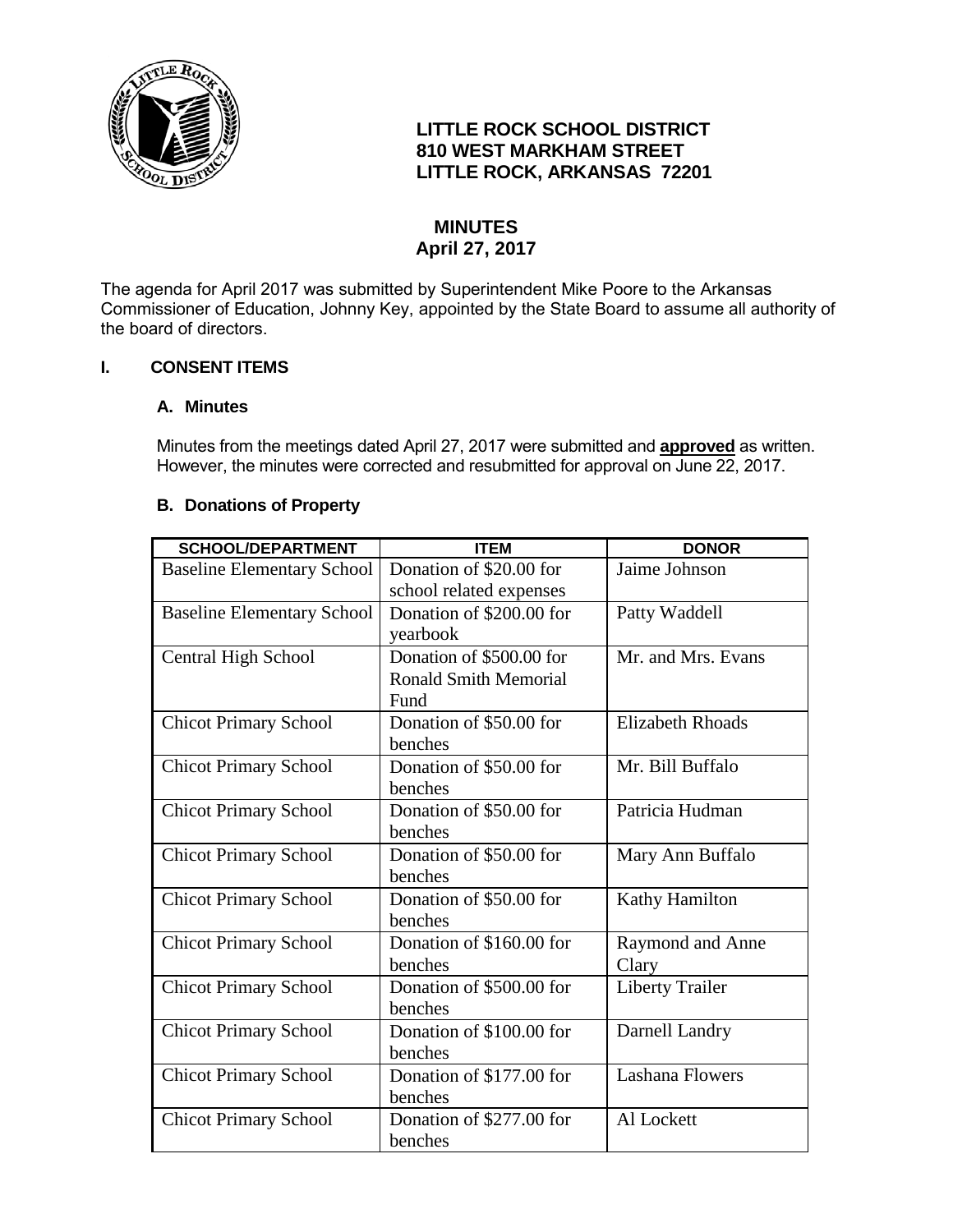| <b>Chicot Primary School</b> | Donation of \$400.00 for<br>benches                                    | Hounds Lounge Pet<br>Resort and Spa   |
|------------------------------|------------------------------------------------------------------------|---------------------------------------|
| Dunbar Middle School         | Donation of \$50.00 for<br>Spanish Club                                | Landers Toyota Scion                  |
| Hall High School             | Donation of art supplies<br>valued at \$300.00                         | Kay Caffey                            |
| Henderson Middle School      | Donation of limo service<br>valued at \$300                            | <b>Hardy Funeral Home</b>             |
| Henderson Middle School      | Donation of \$20.00 to Next<br><b>Generation Mentoring</b><br>program  | Philita James                         |
| Henderson Middle School      | Donation of \$20.00 to Next<br><b>Generation Mentoring</b><br>program  | <b>Ruth Hooper</b>                    |
| Henderson Middle School      | Donation of \$10.00 to Next<br><b>Generation Mentoring</b>             | Kim Holcomb                           |
| Henderson Middle School      | Donation of \$20.00 to Next<br><b>Generation Mentoring</b><br>program  | Pamela Hogue                          |
| Henderson Middle School      | Donation of \$480.00 to<br><b>Next Generation Mentoring</b><br>program | Stephen Fuller                        |
| Henderson Middle School      | Donation of \$50.00 to Next<br><b>Generation Mentoring</b><br>program  | Erika Evans                           |
| Henderson Middle School      | Donation of \$20.00 to Next<br><b>Generation Mentoring</b><br>program  | <b>Cathy Dillon</b>                   |
| Henderson Middle School      | Donation of \$10.00 to Next<br><b>Generation Mentoring</b><br>program  | Mr. Carter                            |
| Henderson Middle School      | Donation of \$350.00 to<br><b>Next Generation Mentoring</b><br>program | Mr. and Mrs. Kwadjo<br><b>Boaitey</b> |
| Henderson Middle School      | Donation of \$10.00 to Next<br><b>Generation Mentoring</b><br>program  | Cheri Berry                           |
| Henderson Middle School      | Donation of \$20.00 to Next<br><b>Generation Mentoring</b><br>program  | Sandra Ledbetter                      |
| Henderson Middle School      | Donation of \$20.00 to Next<br><b>Generation Mentoring</b><br>program  | Mr. and Mrs. Michael<br>Keck          |
| Henderson Middle School      | Donation of \$20.00 to Next<br><b>Generation Mentoring</b><br>program  | <b>John Justiss</b>                   |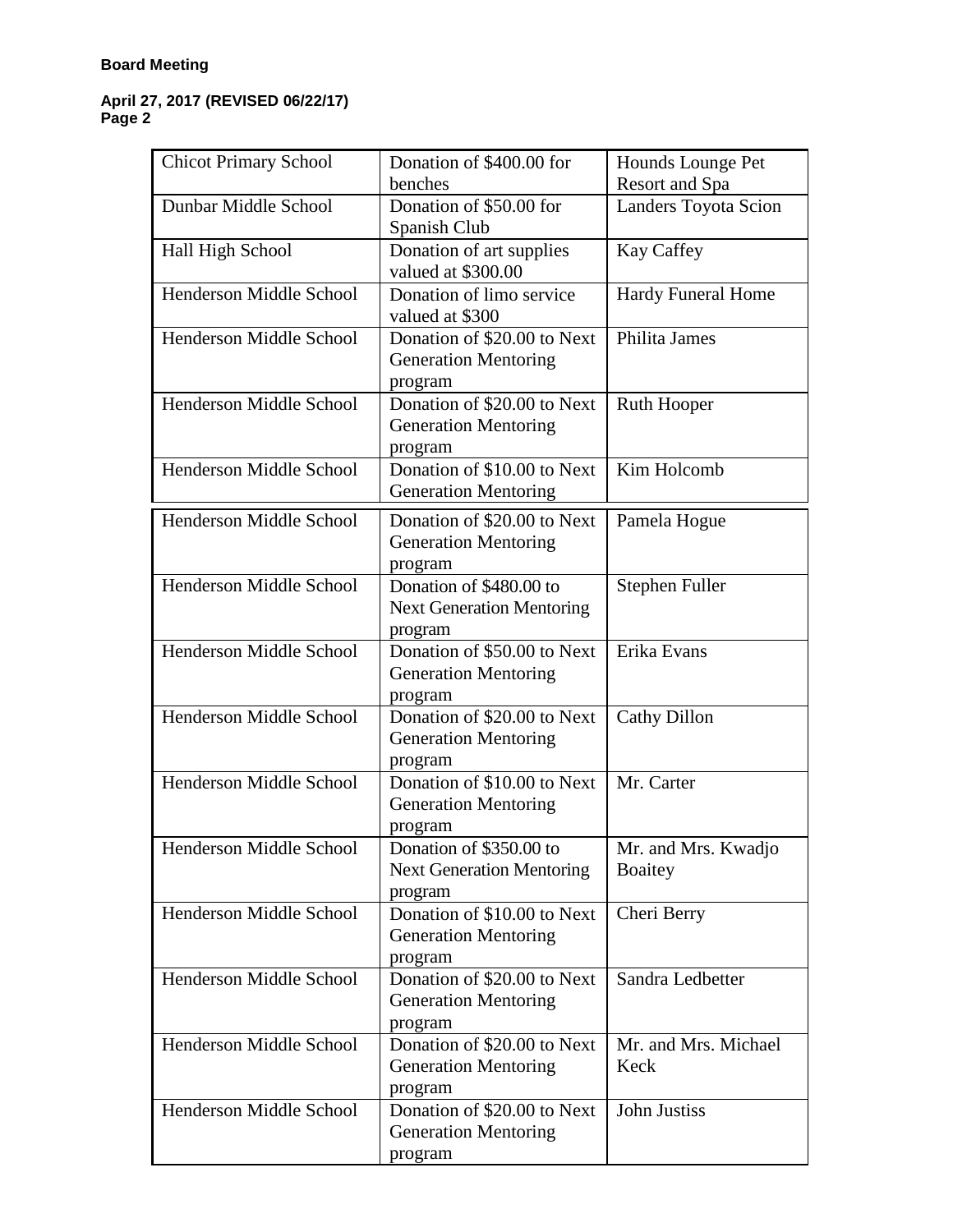| Henderson Middle School        | Donation of \$75.00 to Next      | Ms. Mull           |
|--------------------------------|----------------------------------|--------------------|
|                                | <b>Generation Mentoring</b>      |                    |
|                                | program                          |                    |
| Henderson Middle School        | Donation of \$40.00 to Next      | Ms. A. Ellis       |
|                                | <b>Generation Mentoring</b>      |                    |
|                                | program                          |                    |
| Henderson Middle School        | Donation of \$20.00 to Next      | Mrs. Moore-Jones   |
|                                | <b>Generation Mentoring</b>      |                    |
|                                | program                          |                    |
| <b>Henderson Middle School</b> | Donation of \$10.00 to Next      | Mrs. Kyzer         |
|                                | <b>Generation Mentoring</b>      |                    |
|                                | program                          |                    |
| Henderson Middle School        | Donation of \$25.00 to Next      | Mr. Lawrence       |
|                                | <b>Generation Mentoring</b>      |                    |
|                                | program                          |                    |
| Henderson Middle School        | Donation of \$25.00 to Next      | Mr. McFarland      |
|                                | <b>Generation Mentoring</b>      |                    |
|                                | program                          |                    |
| Henderson Middle School        | Donation of \$50.00 to Next      | Mrs. Mueller       |
|                                | <b>Generation Mentoring</b>      |                    |
|                                | program                          |                    |
| Henderson Middle School        | Donation of \$20.00 to Next      | Mrs. Myton         |
|                                | <b>Generation Mentoring</b>      |                    |
|                                | program                          |                    |
| Henderson Middle School        | Donation of \$20.00 to Next      | Ms. Norwood        |
|                                | <b>Generation Mentoring</b>      |                    |
|                                | program                          |                    |
| Henderson Middle School        | Donation of \$40.00 to Next      | Ms. Rooks          |
|                                | <b>Generation Mentoring</b>      |                    |
|                                | program                          |                    |
| Henderson Middle School        | Donation of \$20.00 to Next      | Sara Rose          |
|                                | <b>Generation Mentoring</b>      |                    |
|                                | program                          |                    |
| Henderson Middle School        | Donation of \$5.00 to Next       | <b>Tamara Rowe</b> |
|                                | <b>Generation Mentoring</b>      |                    |
|                                | program                          |                    |
| Henderson Middle School        | Donation of \$20.00 to Next      | Jennifer Rowland   |
|                                | <b>Generation Mentoring</b>      |                    |
|                                | program                          |                    |
| Henderson Middle School        | Donation of \$20.00 to Next      | Andre Warren       |
|                                | <b>Generation Mentoring</b>      |                    |
|                                | program                          |                    |
| Henderson Middle School        | Donation of \$450.00 to          | Frank Williams     |
|                                | <b>Next Generation Mentoring</b> |                    |
|                                | program                          |                    |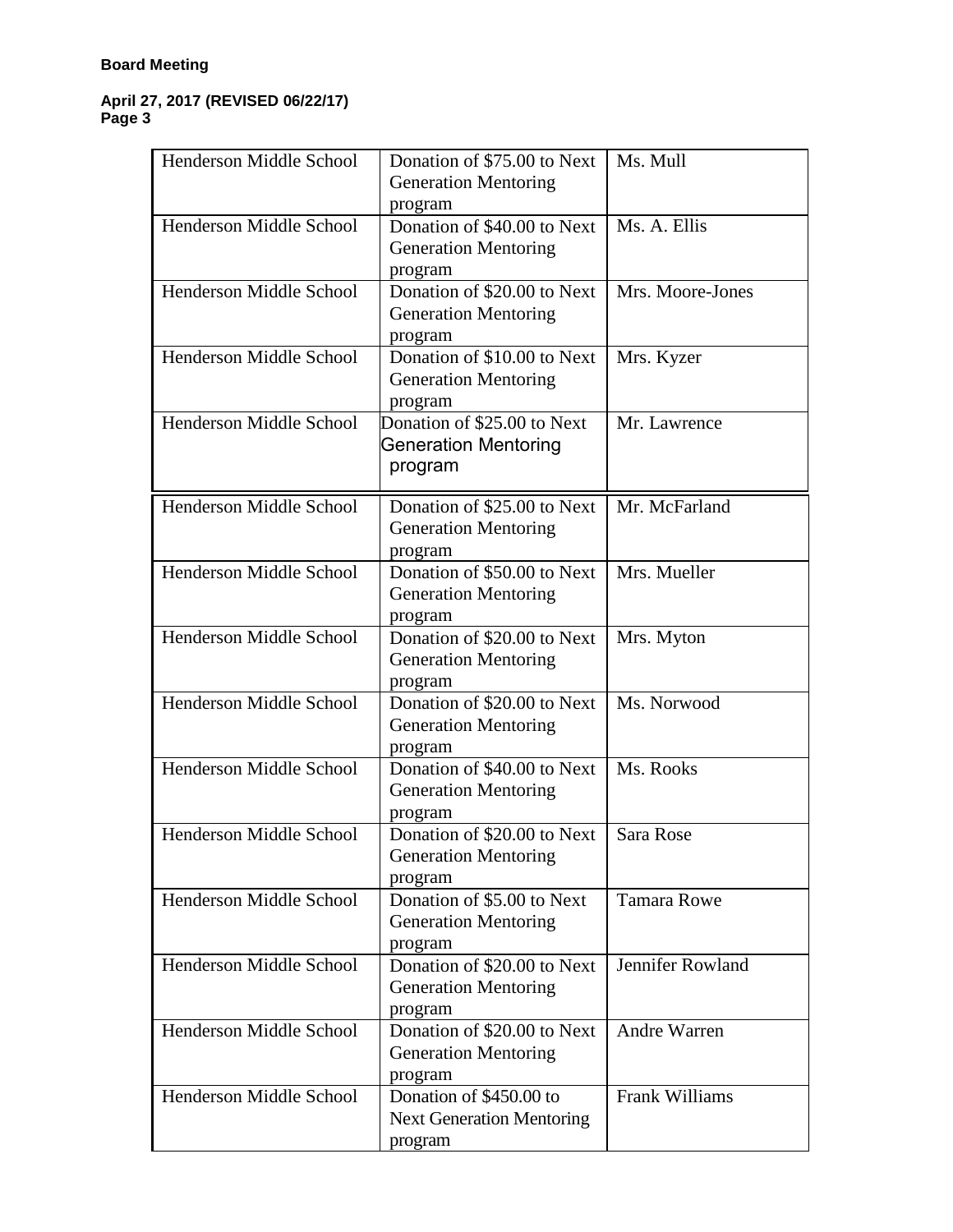| Henderson Middle School         | Donation of \$10.00 to Next | Joe Williams                  |
|---------------------------------|-----------------------------|-------------------------------|
|                                 | <b>Generation Mentoring</b> |                               |
|                                 | program                     |                               |
| Henderson Middle School         | Donation of \$50.00 to Next | Leeann Bennett                |
|                                 | <b>Generation Mentoring</b> |                               |
|                                 | program                     |                               |
| JA Fair High School             | Donation of \$525.00 to     | <b>Arkansas Family Dental</b> |
|                                 | <b>Boys State</b>           |                               |
| JA Fair High School             | Donation of \$500.00 to     | Arkansas Diagnostic           |
|                                 | <b>DECA</b>                 | Center                        |
| Parkview High School            | Donation of 16 foot trailer | <b>Athletes Promise</b>       |
|                                 | valued at \$6500.00         | Foundation                    |
| Pulaski Heights Middle          | Donation of \$100.00 to     | David Ronnell                 |
| School                          | EAST program                |                               |
| <b>Western Hill Elementary</b>  | Donation of trombone, case  | Debra Caradine                |
| School                          | and 2 mouth pieces valued   |                               |
|                                 | at \$500.00                 |                               |
| <b>Wilson Elementary School</b> | Donation of \$100.00 for    | <b>Affirmative Risk</b>       |
|                                 | yearbooks                   | Management                    |
| <b>Wilson Elementary School</b> | Donation of \$2500.00 for   | New Beginnings                |
|                                 | yearbooks                   | <b>Behavioral Health</b>      |
|                                 |                             | Services                      |

## **II. ADMINISTRATION**

## **C. Resolution of Support**

A request was made by Administration to the Public to extend the District's debt through an election held on May 9, 2017. A resolution of support was created by Commissioner Johnny Key.

## **IV. EDUCATIONAL SERVICES**

## **A. Middle School Textbook Adoption Recommendation**

Administration requested the approval of the recommendation by Middle School Health Textbook Adoption Committee for the book, *Teen Health,* published by McGraw Hill.

The recommendation was **not approved**. The Commissioner advised LRSD Administration to table the recommendation due to "upcoming revision of Arkansas standards."

## **B. High School Health Textbook Adoption Recommendation**

Administration requested the approval of the recommendation by High School Health Textbook Adoption Committee for the book, *Pearson Health*, published Pearson Education.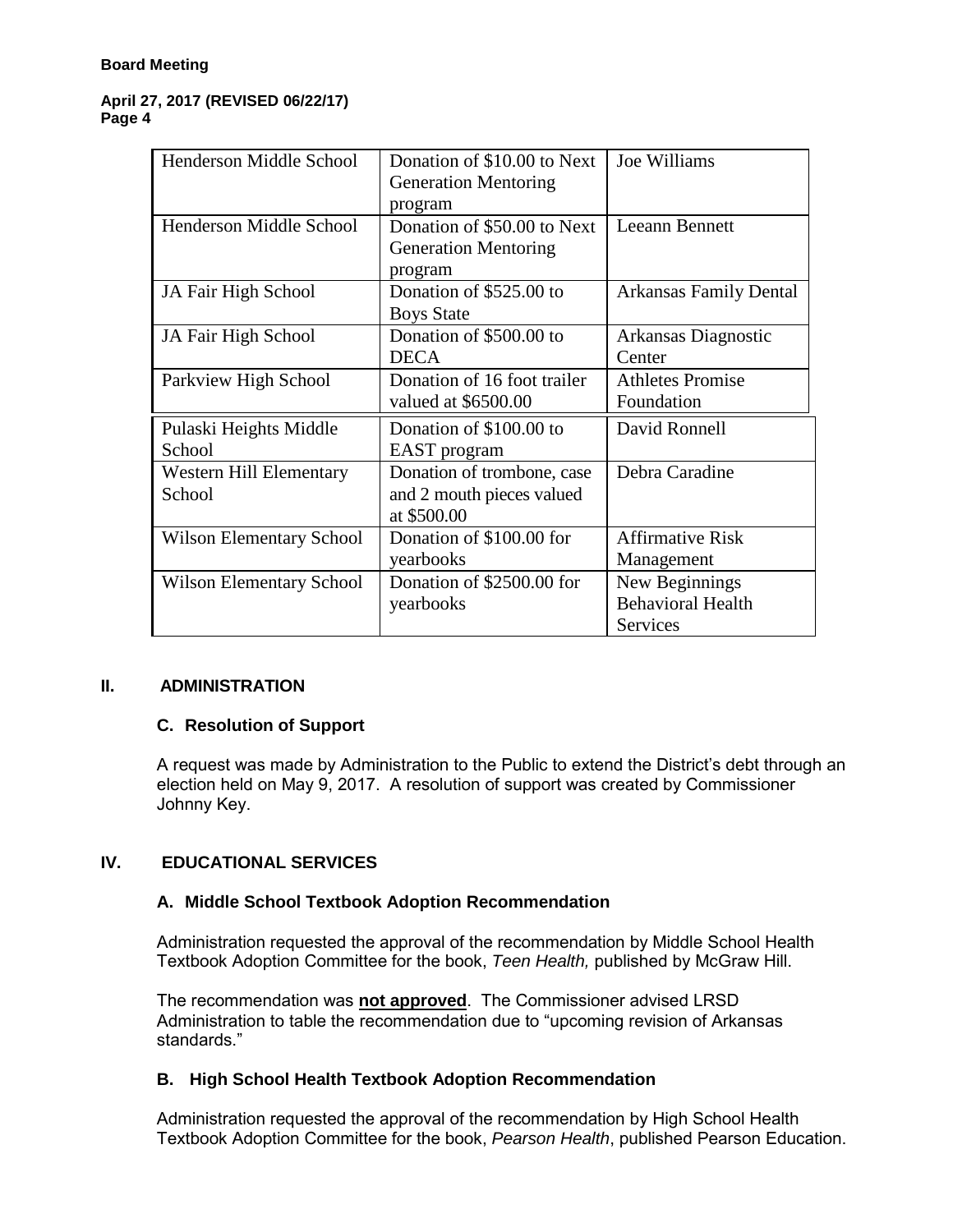The recommendation was **not approved**. The Commissioner advised LRSD Administration to table the recommendation due to "upcoming revision of Arkansas standards."

## C. **Elementary Social Studies Textbook Adoption**

Administration requested the approval of the recommendations by the Elementary Textbook Adoption Committees of the following books: *Exploring Social Studies*, published by Teacher Created Materials for grades K-3; *Social Studies Alive: Regions of Our Country*, published by Teacher Curriculum Institute for grades 4-5; *Social Studies Alive: America's Past*, published by Teacher Curriculum Institute for grade 5.

The recommendations were **approved**.

#### **V. SCHOOL SERVICES:**

#### **A. Re-naming Jefferson Elementary Soccer Field**

Re-naming of Jefferson Elementary Soccer Field was requested in memory of John P. Barker as John P. Barker Soccer Field. The requested was **approved**.

#### **VI. HUMAN RESOURCES**

#### **A. Personnel Changes**

Routine personnel changes were included in the agenda. All personnel changes were **approved** as submitted.

#### **B. For Your Information: Employee Contracts**

LRSD Human Resources provided information about the addition of additional monies for additional duties into LRSD employee contracts. No action was required.

## **VII. FINANCE & SUPPORT SERVICES**

#### **A. Regulatory Basis Financial Statements & Audit Report for June 30, 2016**

Administration sought the acceptance of the District's annual financial statements and audit for the year ended June 30, 2016 as presented.

Statements and reports were accepted and **approved** as presented.

#### **B. Bond Application & Related Forms**

Administration requested the approval the following attached documents: Application for a Permit to Issue Bonds; Division of Public School Academic Facilities & Transportation School Construction Approval Form; Municipal Advisor Agreements.

The documents was **approved**.